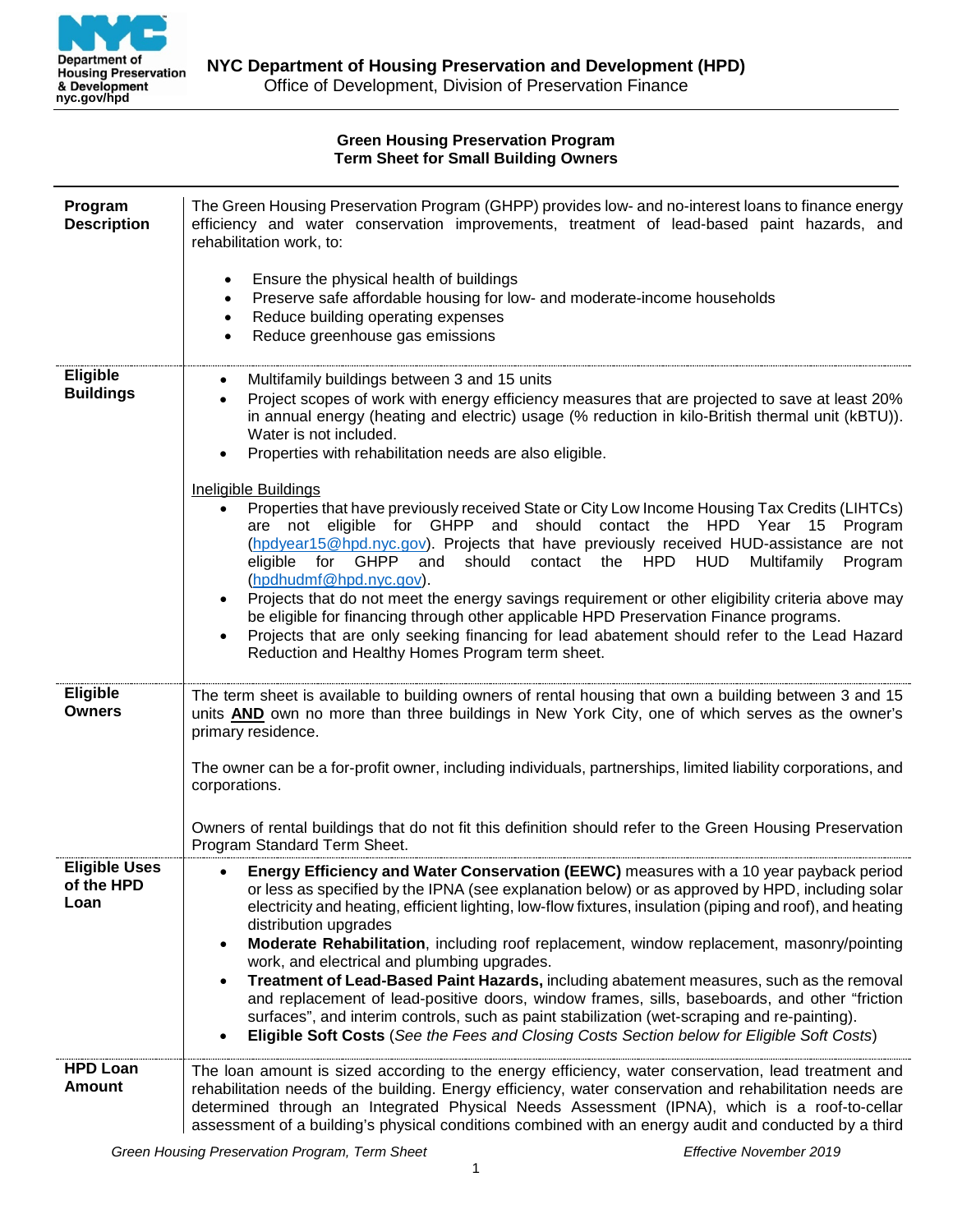

|                 | party firm on HDC's Pre-Qualified IPNA Firms list. The lead treatment needs are determined through<br>lead testing conducted by HPD at no cost to the owner.                                                                                                                                                                                                                                                                |                                                                                   |                                                            |    |                                                                                                                                                                                 |                                                |
|-----------------|-----------------------------------------------------------------------------------------------------------------------------------------------------------------------------------------------------------------------------------------------------------------------------------------------------------------------------------------------------------------------------------------------------------------------------|-----------------------------------------------------------------------------------|------------------------------------------------------------|----|---------------------------------------------------------------------------------------------------------------------------------------------------------------------------------|------------------------------------------------|
|                 | <b>Buildings with Substantial Lead-Based Paint Hazards</b><br>Maximum loan amount of \$60,000 per residential unit.<br>(see Appendix A for an example of how the loan would be structured if the building had lead treatment<br>needs)                                                                                                                                                                                      |                                                                                   |                                                            |    |                                                                                                                                                                                 |                                                |
|                 | <b>Buildings without Substantial Lead-Based Paint Hazards</b><br>Maximum loan amount of \$50,000 per residential unit.<br>(see Appendix A for an example of how the loan would be structured if the building did not have lead<br>treatment needs)<br><b>All Buildings</b><br>In cases where a property has significant rehabilitation needs and cannot support private financing, HPD<br>may lend up to \$80,000 per unit. |                                                                                   |                                                            |    |                                                                                                                                                                                 |                                                |
|                 |                                                                                                                                                                                                                                                                                                                                                                                                                             |                                                                                   |                                                            |    |                                                                                                                                                                                 |                                                |
| <b>HPD Loan</b> |                                                                                                                                                                                                                                                                                                                                                                                                                             |                                                                                   | <b>Buildings with Substantial Lead-Based Paint Hazards</b> |    |                                                                                                                                                                                 |                                                |
| <b>Terms</b>    | The first \$18,500 per residential unit of a building's cost is structured as a 0% interest, evaporating loan<br>over a 15-year term. Any cost above that amount, with a maximum of \$60,000 per residential unit, is<br>repayable to HPD. See below for specific loan terms.                                                                                                                                               |                                                                                   |                                                            |    |                                                                                                                                                                                 |                                                |
|                 | Maximum<br><b>Green Efficiency</b><br><b>Funds</b><br>(0% interest,<br>evaporating)                                                                                                                                                                                                                                                                                                                                         | Maximum<br><b>Lead Treatment</b><br><b>Funds</b><br>(0% interest,<br>evaporating) |                                                            |    | <b>Maximum Moderate</b><br><b>Rehabilitation</b><br><b>Funds</b><br>(repayable, up to<br>3% interest)                                                                           | <b>Total Maximum HPD</b><br><b>Loan Amount</b> |
|                 | \$8,500                                                                                                                                                                                                                                                                                                                                                                                                                     | $+$                                                                               | \$10,000<br>$+$                                            |    | \$41,500                                                                                                                                                                        | \$60,000<br>$=$                                |
|                 | <b>Buildings without Substantial Lead-Based Paint Hazards</b>                                                                                                                                                                                                                                                                                                                                                               |                                                                                   |                                                            |    |                                                                                                                                                                                 |                                                |
|                 | <b>Maximum</b><br>Maximum Moderate<br><b>Green Efficiency Funds</b><br><b>Rehabilitation Funds</b><br>(repayable, up to 3% interest)<br>(0% interest, evaporating)                                                                                                                                                                                                                                                          |                                                                                   |                                                            |    |                                                                                                                                                                                 | <b>Total Maximum HPD Loan Amount</b>           |
|                 | \$8,500                                                                                                                                                                                                                                                                                                                                                                                                                     | +                                                                                 | \$41,500                                                   |    | $=$                                                                                                                                                                             | \$50,000                                       |
|                 | <b>All Buildings</b>                                                                                                                                                                                                                                                                                                                                                                                                        |                                                                                   |                                                            |    |                                                                                                                                                                                 |                                                |
|                 |                                                                                                                                                                                                                                                                                                                                                                                                                             | <b>Green Efficiency and Lead</b><br><b>Treatment</b><br><b>Funds Only</b>         |                                                            |    |                                                                                                                                                                                 | <b>Moderate Rehabilitation Funds</b>           |
|                 | Loan Term:                                                                                                                                                                                                                                                                                                                                                                                                                  | 15 years                                                                          |                                                            |    | 30 years                                                                                                                                                                        |                                                |
|                 | <b>Interest Rate</b><br>and Loan<br><b>Structure:</b>                                                                                                                                                                                                                                                                                                                                                                       | 0% (a 0.25% servicing fee is<br>applicable during construction<br>only)           |                                                            |    | <b>City Capital Funds</b><br>Up to 3%, inclusive of servicing fee; HPD may<br>reduce the interest rate to leverage additional<br>financing<br>meet<br>minimum<br>or<br>coverage |                                                |
|                 |                                                                                                                                                                                                                                                                                                                                                                                                                             | Evaporating;                                                                      | interest<br>no<br>principal payments are made              | or | requirements.                                                                                                                                                                   |                                                |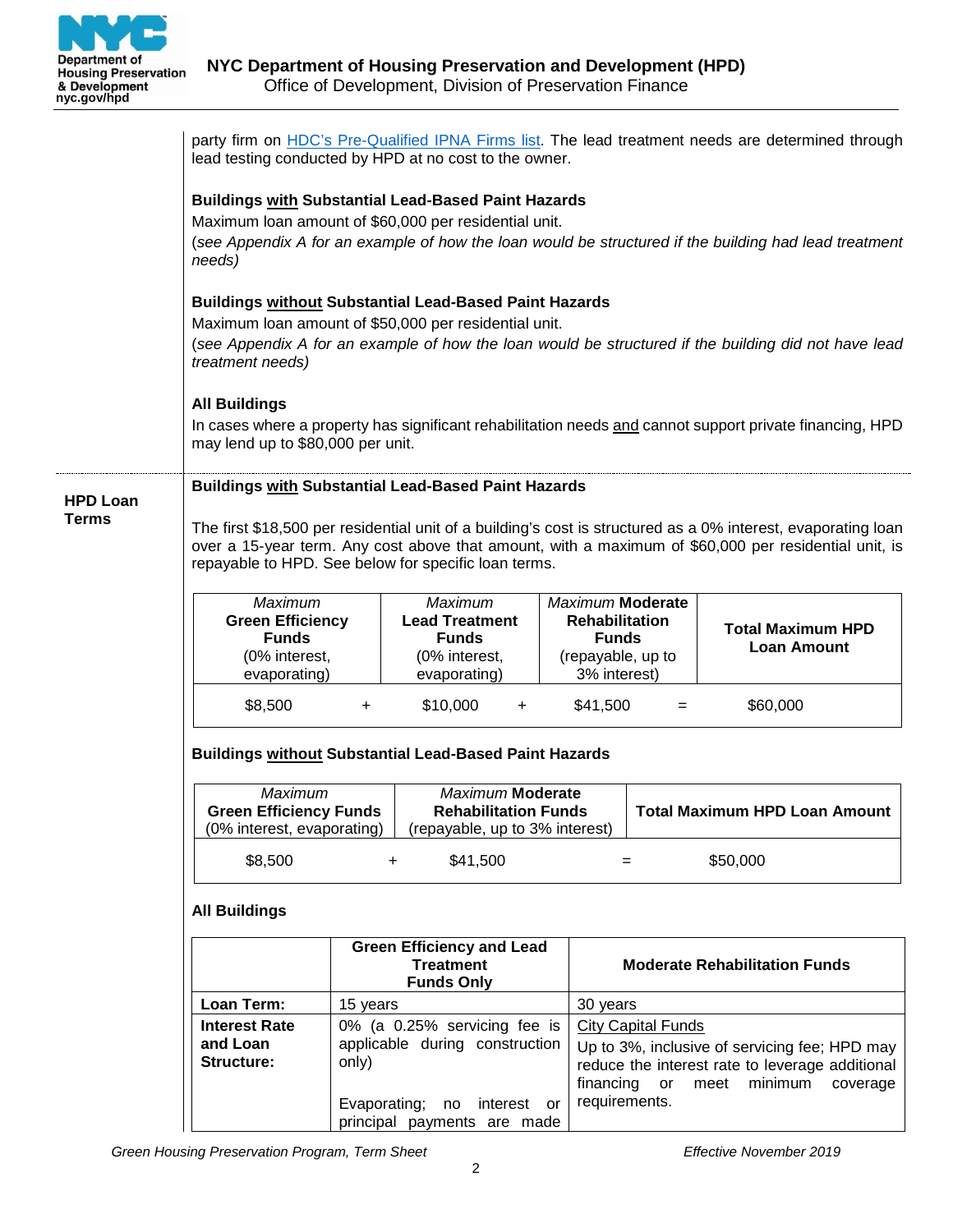

|                                               |                                                                                                                                                                                                                                                                                                                                                                                                                                                                                                                                                                                                                                                                                                                                                                                                                                                                                                                                                                                                            | during the loan term. The loan<br>evaporates in equal annual<br>amounts over a 15-year period,<br>as long as the building remains<br>in compliance with the HPD<br>Regulatory Agreement. | Reso-A Funds<br>Up to 1%, inclusive of servicing fee; HPD may<br>reduce the interest rate to leverage additional<br>financing or meet coverage requirements.<br>50% or more of the loan will amortize during<br>the loan term, with a balloon of 50% or less of<br>the principal due upon maturity. HPD may<br>consider adjusting the balloon for projects that<br>cannot support payments in order to ensure<br>sufficient coverages are met or to leverage |  |  |
|-----------------------------------------------|------------------------------------------------------------------------------------------------------------------------------------------------------------------------------------------------------------------------------------------------------------------------------------------------------------------------------------------------------------------------------------------------------------------------------------------------------------------------------------------------------------------------------------------------------------------------------------------------------------------------------------------------------------------------------------------------------------------------------------------------------------------------------------------------------------------------------------------------------------------------------------------------------------------------------------------------------------------------------------------------------------|------------------------------------------------------------------------------------------------------------------------------------------------------------------------------------------|--------------------------------------------------------------------------------------------------------------------------------------------------------------------------------------------------------------------------------------------------------------------------------------------------------------------------------------------------------------------------------------------------------------------------------------------------------------|--|--|
|                                               | <b>Minimum</b><br><b>Expense</b><br><b>Coverage Ratio:</b>                                                                                                                                                                                                                                                                                                                                                                                                                                                                                                                                                                                                                                                                                                                                                                                                                                                                                                                                                 | 1.05                                                                                                                                                                                     | private financing.<br>1.05                                                                                                                                                                                                                                                                                                                                                                                                                                   |  |  |
|                                               | <b>Minimum Debt</b><br><b>Service</b><br><b>Coverage Ratio:</b>                                                                                                                                                                                                                                                                                                                                                                                                                                                                                                                                                                                                                                                                                                                                                                                                                                                                                                                                            | N/A                                                                                                                                                                                      | 1.30 if the HPD loan is the only financing<br>$\bullet$<br>on the project<br>1.20 combined on all mortgages                                                                                                                                                                                                                                                                                                                                                  |  |  |
|                                               | <b>Pre-Payment</b><br>Penalty:                                                                                                                                                                                                                                                                                                                                                                                                                                                                                                                                                                                                                                                                                                                                                                                                                                                                                                                                                                             | No prepayment allowed                                                                                                                                                                    | Declining for the first 5 years:<br>Year 1:5% of unpaid principal<br>Year 2: 4% of unpaid principal<br>Year 3: 3% of unpaid principal<br>Year 4: 2% of unpaid principal<br>Year 5: 1% of unpaid principal                                                                                                                                                                                                                                                    |  |  |
|                                               | Replacement<br>Reserve*:                                                                                                                                                                                                                                                                                                                                                                                                                                                                                                                                                                                                                                                                                                                                                                                                                                                                                                                                                                                   | N/A                                                                                                                                                                                      | 3% of collected rent                                                                                                                                                                                                                                                                                                                                                                                                                                         |  |  |
|                                               | <b>Operating</b><br>Reserve*:                                                                                                                                                                                                                                                                                                                                                                                                                                                                                                                                                                                                                                                                                                                                                                                                                                                                                                                                                                              | N/A                                                                                                                                                                                      | Minimum of 6 months of maintenance and<br>operating expenses including debt service                                                                                                                                                                                                                                                                                                                                                                          |  |  |
|                                               | <b>Cash Flow:</b>                                                                                                                                                                                                                                                                                                                                                                                                                                                                                                                                                                                                                                                                                                                                                                                                                                                                                                                                                                                          | N/A                                                                                                                                                                                      | Owner receives 100% of cash flow                                                                                                                                                                                                                                                                                                                                                                                                                             |  |  |
|                                               | *HPD may reduce the reserve requirement in cases where it would create a burden to the project.<br><b>Private Debt</b><br>HPD loans can be subordinated to existing or new first mortgage loans from a private bank.<br>$\bullet$<br>If a project can support a private loan, HPD will require the owner to apply for private financing from<br>$\bullet$<br>one of the participating banks listed below.<br><b>Existing HPD Debt</b><br>HPD may consider extending the term of the existing HPD loan to run concurrent with the new loan<br>term at interest rates consistent with this term sheet.<br>Utility and Other Energy and Water Efficiency Financing Programs<br>HPD encourages and assists owners in applying for financing from the following programs:<br>Con Edison and National Grid incentive programs<br>O<br><b>DEP Toilet Replacement Program (TRP)</b><br>O<br><b>Weatherization Assistance Program (WAP)</b><br>O<br><b>NYSERDA Multifamily Performance Program (MPP)</b><br>$\circ$ |                                                                                                                                                                                          |                                                                                                                                                                                                                                                                                                                                                                                                                                                              |  |  |
|                                               |                                                                                                                                                                                                                                                                                                                                                                                                                                                                                                                                                                                                                                                                                                                                                                                                                                                                                                                                                                                                            |                                                                                                                                                                                          |                                                                                                                                                                                                                                                                                                                                                                                                                                                              |  |  |
| Owner<br><b>Equity</b><br><b>Requirements</b> | Owners are required to contribute 10% of the total project cost (excluding any refinancing costs) using<br>cash equity. Equity is typically provided as a portion of the scope of work paid for directly by the owner<br>or covered by a utility incentive program and documented by a Housing Repair Agreement executed at<br>closing. HPD may consider crediting other non-debt sources toward the equity requirement.                                                                                                                                                                                                                                                                                                                                                                                                                                                                                                                                                                                   |                                                                                                                                                                                          |                                                                                                                                                                                                                                                                                                                                                                                                                                                              |  |  |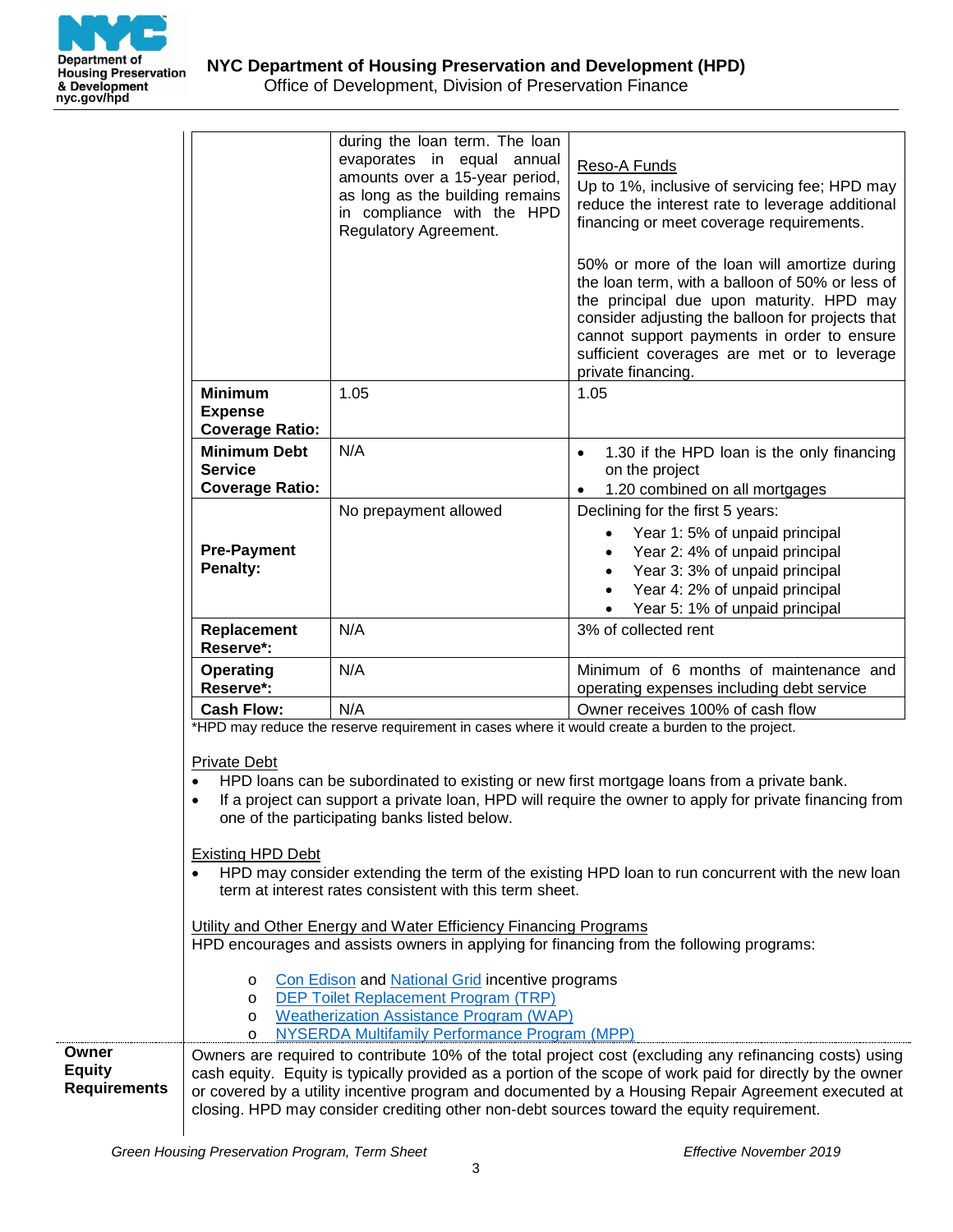

|                                  | Equity requirements may be decreased or waived for buildings that only borrow up to the Green Efficiency<br>and Lead Treatment Funds threshold amount, as long as the Loan to Value does not exceed 98%.                                                                                                                                                                                                               |                                                                                                                           |                                                                                                                                                                                                                                           |  |  |  |
|----------------------------------|------------------------------------------------------------------------------------------------------------------------------------------------------------------------------------------------------------------------------------------------------------------------------------------------------------------------------------------------------------------------------------------------------------------------|---------------------------------------------------------------------------------------------------------------------------|-------------------------------------------------------------------------------------------------------------------------------------------------------------------------------------------------------------------------------------------|--|--|--|
| Fees and<br><b>Closing Costs</b> | Subject to funding availability, the following fees and closing costs can be paid for through the HPD loan.<br>Owners that do not have the upfront funding to pay for any of the below costs incurred prior to the HPD<br>loan closing can apply for a predevelopment loan from the New York City Energy Efficiency Corporation<br>(NYCEEC) to cover those costs (terms on the predevelopment loan can be found here). |                                                                                                                           |                                                                                                                                                                                                                                           |  |  |  |
|                                  | <b>Item</b>                                                                                                                                                                                                                                                                                                                                                                                                            | <b>Description</b>                                                                                                        | <b>Reimbursable Amount</b>                                                                                                                                                                                                                |  |  |  |
|                                  | <b>Integrated Physical</b><br><b>Needs Assessment</b><br>(IPNA)                                                                                                                                                                                                                                                                                                                                                        | Roof-to-cellar<br>assessment of a<br>building's physical<br>condition combined with<br>an energy audit                    | Base cost of up to \$5,000 per project plus up to<br>\$250 per unit.                                                                                                                                                                      |  |  |  |
|                                  | <b>Technical</b><br><b>Assistance</b><br><b>Services</b>                                                                                                                                                                                                                                                                                                                                                               | Scope of work<br>development, bid<br>process facilitation,                                                                | Greater of \$2,500 per unit or 5% of the total<br>project costs                                                                                                                                                                           |  |  |  |
|                                  |                                                                                                                                                                                                                                                                                                                                                                                                                        | owner's representative<br>services during<br>construction, training<br>and one-year follow up<br>report                   | Fees for TA services must be reasonable and<br>commensurate with the project scope of work.<br>HPD may limit reimbursement to amounts below<br>the cost thresholds based on these criteria.                                               |  |  |  |
|                                  | <b>Loan Packaging</b><br>Fee                                                                                                                                                                                                                                                                                                                                                                                           | Third-party<br>representative that<br>assists an owner in<br>completing loan due<br>diligence to close on the<br>HPD loan | Projects that can support private debt may be<br>eligible for a loan packaging fee that will be paid<br>upon loan closing.<br>The maximum loan packaging fee is 3% of the<br>Total Development Cost (TDC) less the loan<br>packaging fee. |  |  |  |
|                                  | <b>Payment and</b><br><b>Performance Bond</b><br>or Letter of Credit                                                                                                                                                                                                                                                                                                                                                   | Construction guarantees<br>for projects receiving<br>private financing or over<br>\$1 million in HPD<br>financing         | Typically, 2-5% of the construction contract.                                                                                                                                                                                             |  |  |  |
|                                  | <b>Environmental</b><br><b>Testing</b>                                                                                                                                                                                                                                                                                                                                                                                 | Lead<br>and<br>asbestos<br>testing                                                                                        | Asbestos Testing: HPD must approve cost.<br>Lead Testing:<br><b>Buildings Eligible for Lead Treatment Funds:</b><br>Lead testing will be performed by an HPD<br>Lead Inspector at no cost to the owner.                                   |  |  |  |
|                                  |                                                                                                                                                                                                                                                                                                                                                                                                                        |                                                                                                                           | Buildings NOT Eligible for Lead Treatment<br>Funds: HPD must approve cost.                                                                                                                                                                |  |  |  |
|                                  | <b>Title Report</b>                                                                                                                                                                                                                                                                                                                                                                                                    | A report that discloses<br>whether there are any<br>competing claims, liens<br>or other issues on the<br>property.        | HPD must approve cost                                                                                                                                                                                                                     |  |  |  |
|                                  | <b>Title Insurance</b>                                                                                                                                                                                                                                                                                                                                                                                                 | Insures the owner and<br>lender against loss or<br>damage that can occur<br>due to liens,<br>encumbrances, or             | 0.9% of the total loan amount                                                                                                                                                                                                             |  |  |  |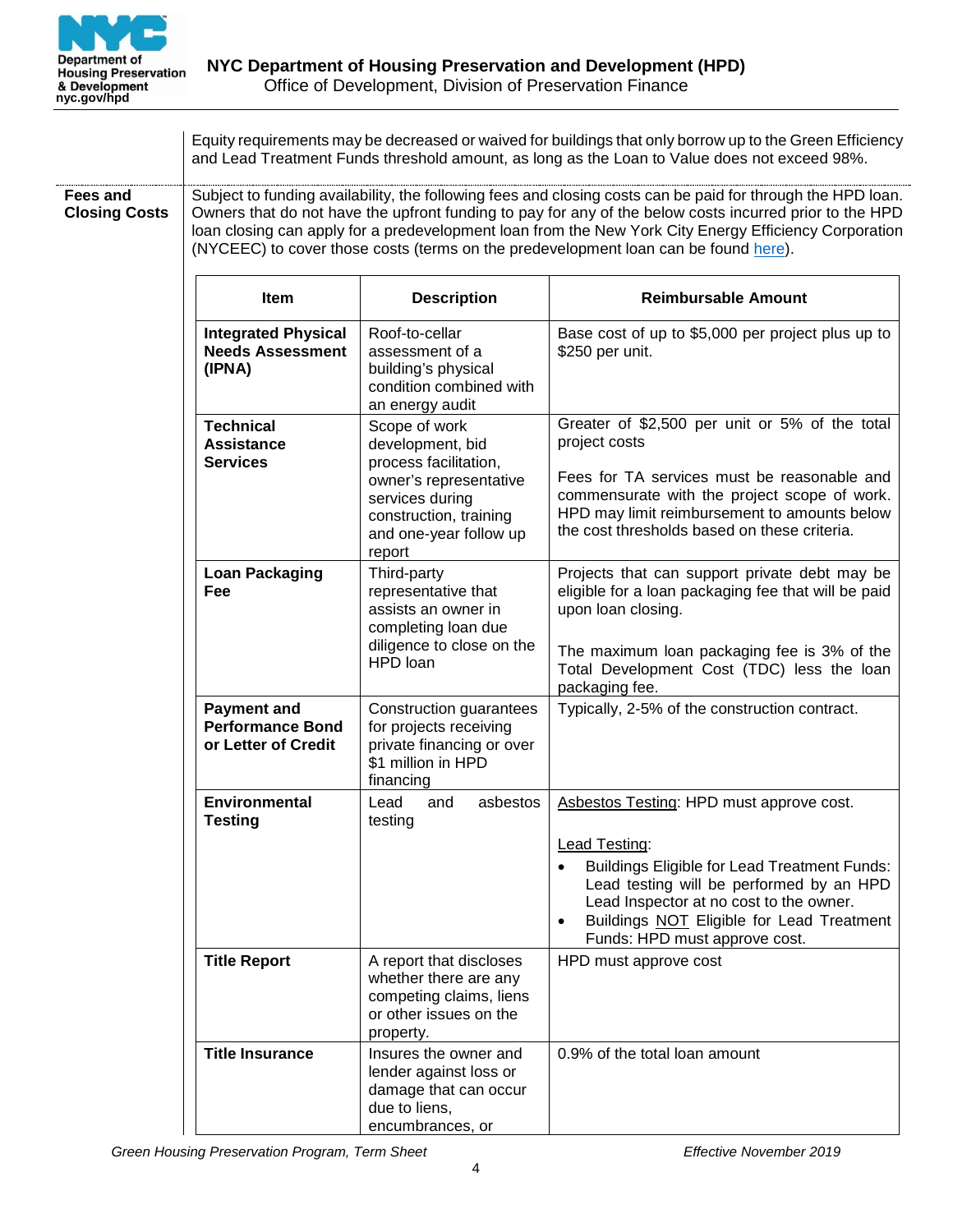

|                     |                                                                                         | defects in the title to a<br>property.<br>Attorney fee for<br>reviewing legal<br>documents and being<br>present at the loan<br>closing.                                                                                                                                                                                                                                        |                        |                       |                                                                 |                                                                                                                                                                                                                                                                                                                                                                                                                                                                                                                                                                                                                                                                                                                         |
|---------------------|-----------------------------------------------------------------------------------------|--------------------------------------------------------------------------------------------------------------------------------------------------------------------------------------------------------------------------------------------------------------------------------------------------------------------------------------------------------------------------------|------------------------|-----------------------|-----------------------------------------------------------------|-------------------------------------------------------------------------------------------------------------------------------------------------------------------------------------------------------------------------------------------------------------------------------------------------------------------------------------------------------------------------------------------------------------------------------------------------------------------------------------------------------------------------------------------------------------------------------------------------------------------------------------------------------------------------------------------------------------------------|
|                     | <b>Owner Legal Fee</b>                                                                  |                                                                                                                                                                                                                                                                                                                                                                                |                        | HPD must approve cost |                                                                 |                                                                                                                                                                                                                                                                                                                                                                                                                                                                                                                                                                                                                                                                                                                         |
|                     | <b>Initial</b><br><b>Benchmarking</b><br><b>Setup Fee</b>                               | Fee to setup<br>benchmarking account                                                                                                                                                                                                                                                                                                                                           |                        |                       | HPD must approve cost                                           |                                                                                                                                                                                                                                                                                                                                                                                                                                                                                                                                                                                                                                                                                                                         |
|                     |                                                                                         |                                                                                                                                                                                                                                                                                                                                                                                |                        |                       |                                                                 | The following fees cannot be paid for by HPD through its loan proceeds and must be paid for by the<br>owner at closing (only the Equal Opportunity Fee can be counted towards the equity requirement):                                                                                                                                                                                                                                                                                                                                                                                                                                                                                                                  |
|                     | Item                                                                                    |                                                                                                                                                                                                                                                                                                                                                                                |                        | Cost                  |                                                                 |                                                                                                                                                                                                                                                                                                                                                                                                                                                                                                                                                                                                                                                                                                                         |
|                     | <b>Construction Signage Fee</b>                                                         |                                                                                                                                                                                                                                                                                                                                                                                |                        |                       | \$100 per building                                              |                                                                                                                                                                                                                                                                                                                                                                                                                                                                                                                                                                                                                                                                                                                         |
|                     | <b>Equal Opportunity Fee</b>                                                            |                                                                                                                                                                                                                                                                                                                                                                                |                        |                       | \$1,400 per project                                             |                                                                                                                                                                                                                                                                                                                                                                                                                                                                                                                                                                                                                                                                                                                         |
| <b>Regulatory</b>   | All projects must enter into a regulatory agreement at closing requiring the following: |                                                                                                                                                                                                                                                                                                                                                                                |                        |                       |                                                                 |                                                                                                                                                                                                                                                                                                                                                                                                                                                                                                                                                                                                                                                                                                                         |
| <b>Requirements</b> |                                                                                         |                                                                                                                                                                                                                                                                                                                                                                                |                        |                       |                                                                 |                                                                                                                                                                                                                                                                                                                                                                                                                                                                                                                                                                                                                                                                                                                         |
|                     |                                                                                         |                                                                                                                                                                                                                                                                                                                                                                                |                        |                       | <b>Green Efficiency and Lead</b><br><b>Treatment Funds Only</b> | <b>Green Efficiency, Lead</b><br><b>Treatment Funds +</b>                                                                                                                                                                                                                                                                                                                                                                                                                                                                                                                                                                                                                                                               |
|                     |                                                                                         |                                                                                                                                                                                                                                                                                                                                                                                |                        |                       |                                                                 | <b>Moderate Rehab Funds</b>                                                                                                                                                                                                                                                                                                                                                                                                                                                                                                                                                                                                                                                                                             |
|                     | <b>Term of Regulatory</b><br><b>Agreement</b>                                           | Owners must, at a minimum, agree to a regulatory period through<br>the later of (i) the new HPD loan term, (ii) 15 additional years from<br>the expiration of the current HPD regulatory period, or (iii) the<br>expiration of the J-51 or Article XI tax benefit.<br>All units must remain in rent stabilization during the term of the<br>$\bullet$<br>regulatory agreement. |                        |                       |                                                                 |                                                                                                                                                                                                                                                                                                                                                                                                                                                                                                                                                                                                                                                                                                                         |
|                     | <b>Rent Stabilization</b>                                                               |                                                                                                                                                                                                                                                                                                                                                                                |                        |                       |                                                                 |                                                                                                                                                                                                                                                                                                                                                                                                                                                                                                                                                                                                                                                                                                                         |
|                     |                                                                                         |                                                                                                                                                                                                                                                                                                                                                                                | $\bullet$<br>$\bullet$ | assistance.           | be determined by HPD.                                           | Owner may not apply to the Division of Homes and Community<br>Renewal (DHCR) for Major Capital Improvement (MCI) or<br>Individual Apartment (IAI) increases in connection with the<br>work funded by HPD and private loans for this project.<br>Throughout the Term of the Regulatory Agreement, the owner<br>may apply for MCI and IAI increases in accordance with the<br>Rent Stabilization Code, as long as the Legal Rent does not<br>exceed the Rent Limitation set forth in the Regulatory<br>Agreement or the rental assistance rent, if a unit receives rental<br>All units that are currently not rent stabilized must be registered<br>with DHCR prior to loan closing. Setting for initial legal rents will |
|                     | <b>Rent Limitation</b>                                                                  |                                                                                                                                                                                                                                                                                                                                                                                | N/A                    |                       |                                                                 | Maximum rents charged of<br>100% Area Median Income<br>(AMI). Rent restrictions may<br>based<br>be<br>on<br>current<br>tenants' rents and set at<br>multiple tiers up to a level<br>affordable to households<br>earning 100% AMI.<br>Restricted rents for units<br>$\bullet$<br>with current rents below<br>80% AMI will be set to rents<br>10% above the current rent.                                                                                                                                                                                                                                                                                                                                                 |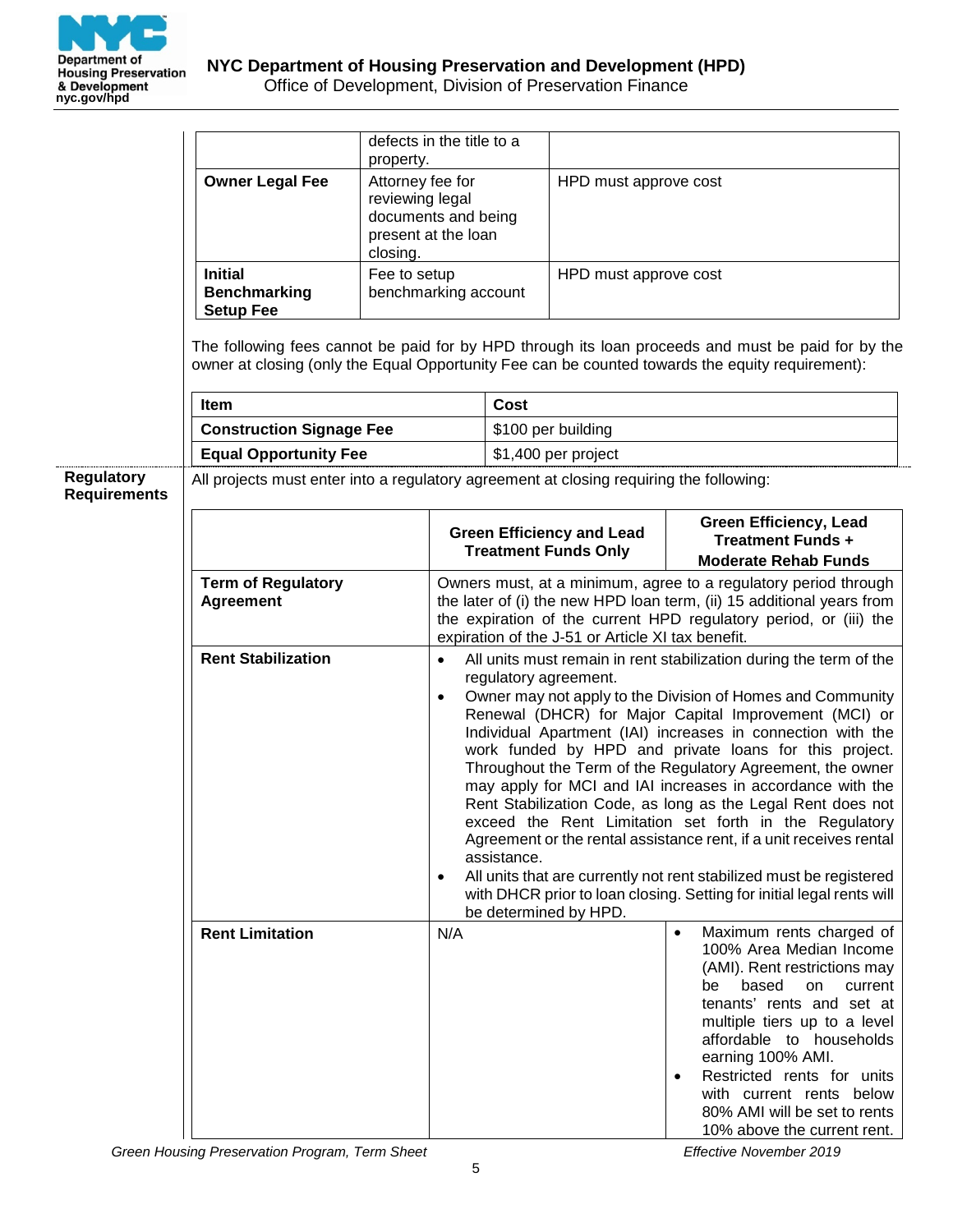

|                                                          | <b>Income Limitation</b>                                                                                                                                                                                                                                                                                                                                                                                                                                                                                                                                                                                                                                                                                                                                                                                                                                                                                                                                                                                                              | Current and future vacant<br>$\bullet$                                                                                                                                                                                                      | maximum restricted<br>The<br>rents for units with current<br>rents above 80% AMI will be<br>restricted to rents 20%<br>above current rent.<br>Current and future vacant<br>$\bullet$                                                                                                                                                                                                                                                                                                            |
|----------------------------------------------------------|---------------------------------------------------------------------------------------------------------------------------------------------------------------------------------------------------------------------------------------------------------------------------------------------------------------------------------------------------------------------------------------------------------------------------------------------------------------------------------------------------------------------------------------------------------------------------------------------------------------------------------------------------------------------------------------------------------------------------------------------------------------------------------------------------------------------------------------------------------------------------------------------------------------------------------------------------------------------------------------------------------------------------------------|---------------------------------------------------------------------------------------------------------------------------------------------------------------------------------------------------------------------------------------------|-------------------------------------------------------------------------------------------------------------------------------------------------------------------------------------------------------------------------------------------------------------------------------------------------------------------------------------------------------------------------------------------------------------------------------------------------------------------------------------------------|
|                                                          |                                                                                                                                                                                                                                                                                                                                                                                                                                                                                                                                                                                                                                                                                                                                                                                                                                                                                                                                                                                                                                       | apartments must be rented<br>households<br>whose<br>to<br>incomes do not exceed<br>120% of AMI.<br>If the building's current rents<br>٠<br>are close to this AMI level,<br>HPD may adjust to allow for<br>marketing<br>appropriate<br>band. | apartments must be rented<br>households<br>whose<br>to<br>incomes do not exceed<br>120% of AMI.<br>Units with rents set below<br>80% AMI can be rented to<br>households earning up to<br>10%<br>above<br>the<br>rent<br>limitation. Units with rents<br>set above 80% can be<br>households<br>rented<br>to<br>earning up to 20% above<br>the rent limitation.<br>If the building's income is<br>close to the maximum level,<br>HPD may adjust to allow for<br>appropriate<br>marketing<br>band. |
|                                                          | <b>Building Operations</b>                                                                                                                                                                                                                                                                                                                                                                                                                                                                                                                                                                                                                                                                                                                                                                                                                                                                                                                                                                                                            | N/A                                                                                                                                                                                                                                         | Projects must maintain an<br>$\bullet$<br>operating and replacement<br>reserve that will stay with<br>the project throughout the<br>regulatory term.<br>Owners must manage the<br>$\bullet$<br>property in accordance with<br>generally<br>acceptable<br>management practices in<br>New York City. HPD may<br>require the owner enter into<br>a management contract<br>with<br>a<br>third-party<br>management entity.                                                                           |
| <b>Real Estate</b><br><b>Tax Benefits</b>                | total annual income received which includes tenant share plus any tenant subsidy payments.                                                                                                                                                                                                                                                                                                                                                                                                                                                                                                                                                                                                                                                                                                                                                                                                                                                                                                                                            |                                                                                                                                                                                                                                             | Tax exemptions or abatements may be available pursuant to J-51 or Article XI. Projects receiving an<br>Article XI may pay partial taxes based on a Gross Rent Tax (GRT) payment. Gross Rent is defined as                                                                                                                                                                                                                                                                                       |
| Design and<br><b>Construction</b><br><b>Requirements</b> | HPD's<br>All<br>with<br>Standard<br>Specification<br>projects<br>comply<br>must<br>$\bullet$<br>(http://www1.nyc.gov/site/hpd/developers/specifications-rehabilitation/master-guide-specifications-<br>for-rehabilitation-projects.page), as the specifications relate to the project's scope of work.<br>Projects must complete an Integrated Physical Needs Assessment (IPNA) and procure Technical<br>$\bullet$<br>Assistance Services by a New York City Housing Development Corporation (HDC) pre-qualified<br><b>IPNA</b><br>and<br>firm.<br>See<br><b>HDC</b><br>website<br>TA.<br>for<br>current list<br>of<br>qualified<br>firms:<br>http://www.nychdc.com/Current%20RFP<br>Projects that fall within a Solarize NYC catchment area may use the selected Solarize installer to<br>$\bullet$<br>design and install the solar system. All projects that fall outside of the catchment area must<br>competitively bid out the solar project, if it is determined that solar is a physically and financially<br>feasible option. |                                                                                                                                                                                                                                             |                                                                                                                                                                                                                                                                                                                                                                                                                                                                                                 |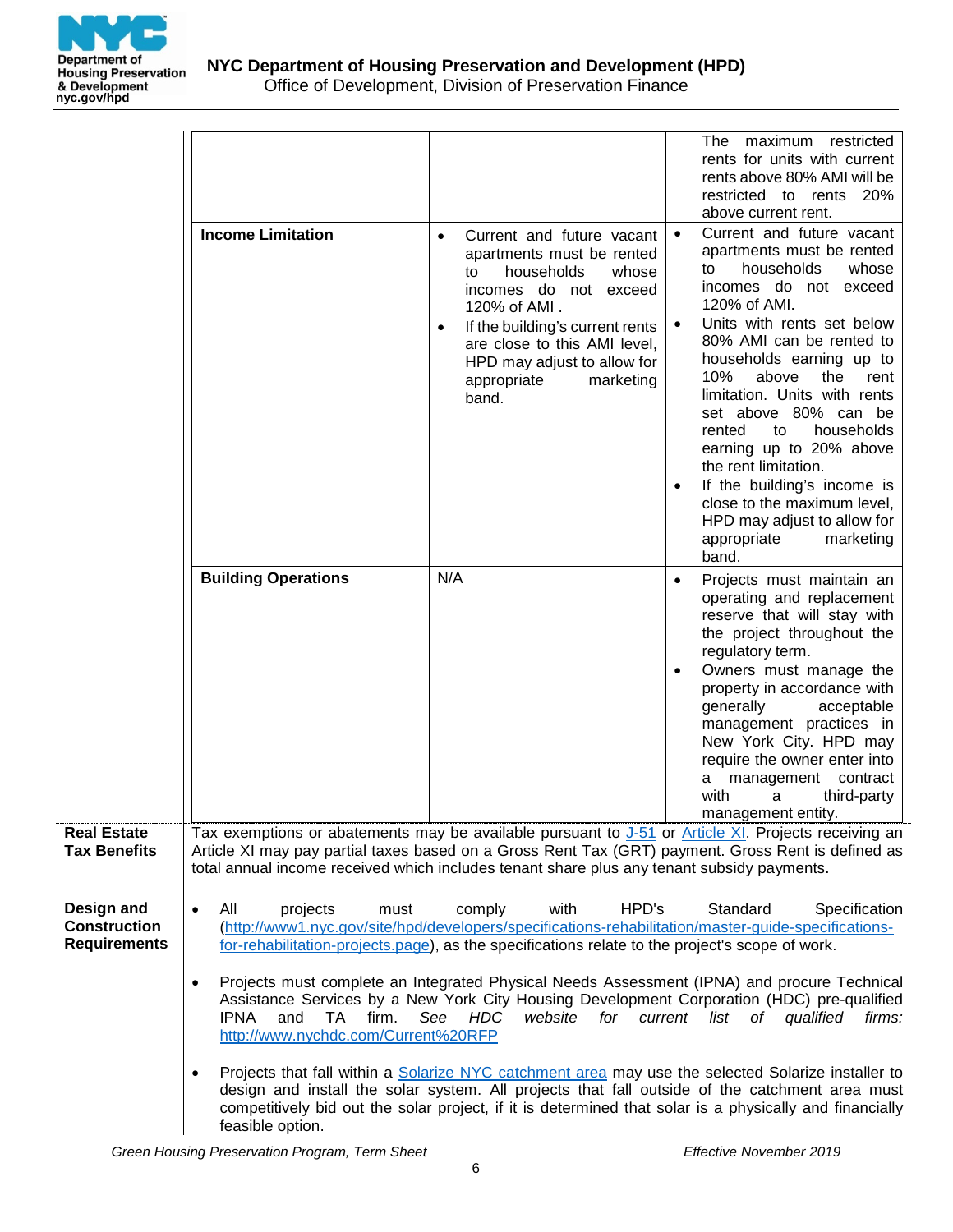

 $\overline{1}$ 

| <b>HPD Contact</b>                                                        | Habitat for Humanity Community Loan Fund: Christopher Illum, 646-779-8861<br>Dara Yaskil, Director, Green Housing Preservation Program<br>212-863-8929 / hpdpres@hpd.nyc.gov                                                                                                                                                                                                                                                                                                                                                                                                          |  |  |  |
|---------------------------------------------------------------------------|---------------------------------------------------------------------------------------------------------------------------------------------------------------------------------------------------------------------------------------------------------------------------------------------------------------------------------------------------------------------------------------------------------------------------------------------------------------------------------------------------------------------------------------------------------------------------------------|--|--|--|
| Participating<br><b>Banks</b>                                             | Community Preservation Corporation: Atalia Howe, 646-822-9427<br>Enterprise Community Partners: Victoria Rowe-Barreca, 212-284-7181<br>Low Income Investment Fund: Ivan Levi, 212-509-5509 x 29<br>Local Initiatives Support Corporation (LISC): Arturo Suarez, 212-455-1606<br>New York City Energy Efficiency Corporation (NYCEEC): Poise Constable, 646-797-4615                                                                                                                                                                                                                   |  |  |  |
| <b>Application</b><br><b>Process</b>                                      | Owners must apply to HPD and through one of the participating private lenders listed below, if<br>applicable.                                                                                                                                                                                                                                                                                                                                                                                                                                                                         |  |  |  |
| <b>Marketing</b>                                                          | All projects must be marketed according to HPD and HDC marketing guidelines. The owner must submit<br>a marketing plan for agency review and approval. Where applicable, marketed projects will be required<br>to use HPD's and HDC's lottery process.                                                                                                                                                                                                                                                                                                                                |  |  |  |
| <b>Fair Housing</b><br>and<br><b>Accessibility</b><br><b>Requirements</b> | The owner is required to comply with all applicable Federal, State, and local laws, orders, and regulations<br>prohibiting housing discrimination. The Developer must also construct the project in compliance with all<br>laws regarding accessibility for people with disabilities, including but not limited to the New York City<br>Building Code, the federal Fair Housing Act, the Americans With Disability Act, and Section 504 of the<br>Rehabilitation Act of 1973.<br>Work to assist tenants aging in place may also be required by HPD and included in the scope of work. |  |  |  |
|                                                                           | positions with HireNYC and to interview the qualified candidates that HireNYC refers for those<br>openings.<br>Owners are required to survey all tenants in a project using HPD's Aging-in-Place Survey to<br>determine modifications needed to assist tenants age more comfortably and safely in place. The<br>scope of work will include the modifications listed in the survey as requested by tenants.                                                                                                                                                                            |  |  |  |
|                                                                           | to the program. Developers may adopt a goal higher than the minimum.<br>HPD requires developers, general contractors, and subcontractors working on projects receiving<br>$\bullet$<br>more than \$2 million in City subsidy to share job openings in entry- and mid-level construction                                                                                                                                                                                                                                                                                               |  |  |  |
|                                                                           | Projects where HPD/HDC's contribution is more than \$2 million will have to comply with the<br>$\bullet$<br>Minority/Women Business Enterprise (M/WBE) Build Up Program requiring developers/borrowers to<br>spend at least a quarter of HPD-supported costs on certified M/WBEs over the course of design and<br>construction of an HPD-subsidized project. A minimum goal will be required for each project subject                                                                                                                                                                 |  |  |  |
|                                                                           | Prior to closing, all projects must complete benchmarking on a whole building basis using a<br>Benchmarking<br>Software<br>Provider<br>Firm<br>that<br>has<br>been<br>pre-qualified<br>by<br>HDC:<br>http://www.nychdc.com/Current%20RFP. Funded projects must benchmark throughout the HPD<br>regulatory term.                                                                                                                                                                                                                                                                       |  |  |  |

*HPD, in its sole discretion, may, at any time and without prior notice, terminate the program, amend or waive compliance with any of its terms, or reject any or all proposals for funding.*

NOTE: The project receiving funding under this program may be subject to Section 3 of the Housing and Urban Development Act of 1968 (12 U.S.C. 1701u) and the implementing regulations at 24 CFR part 135. If applicable to the project, (i) to the greatest extent feasible, opportunities for training and employment arising in connection with the planning and carrying out of the project must be given to "Section 3 Residents" as such term is defined in 24 CFR 135.5; and (ii) to the greatest extent feasible, contracts for work to be performed in connection with any such project must be awarded to "Section 3 Business Concerns" as such term is defined in 24 CFR part 135.5.

*Green Housing Preservation Program, Term Sheet Effective November 2019*